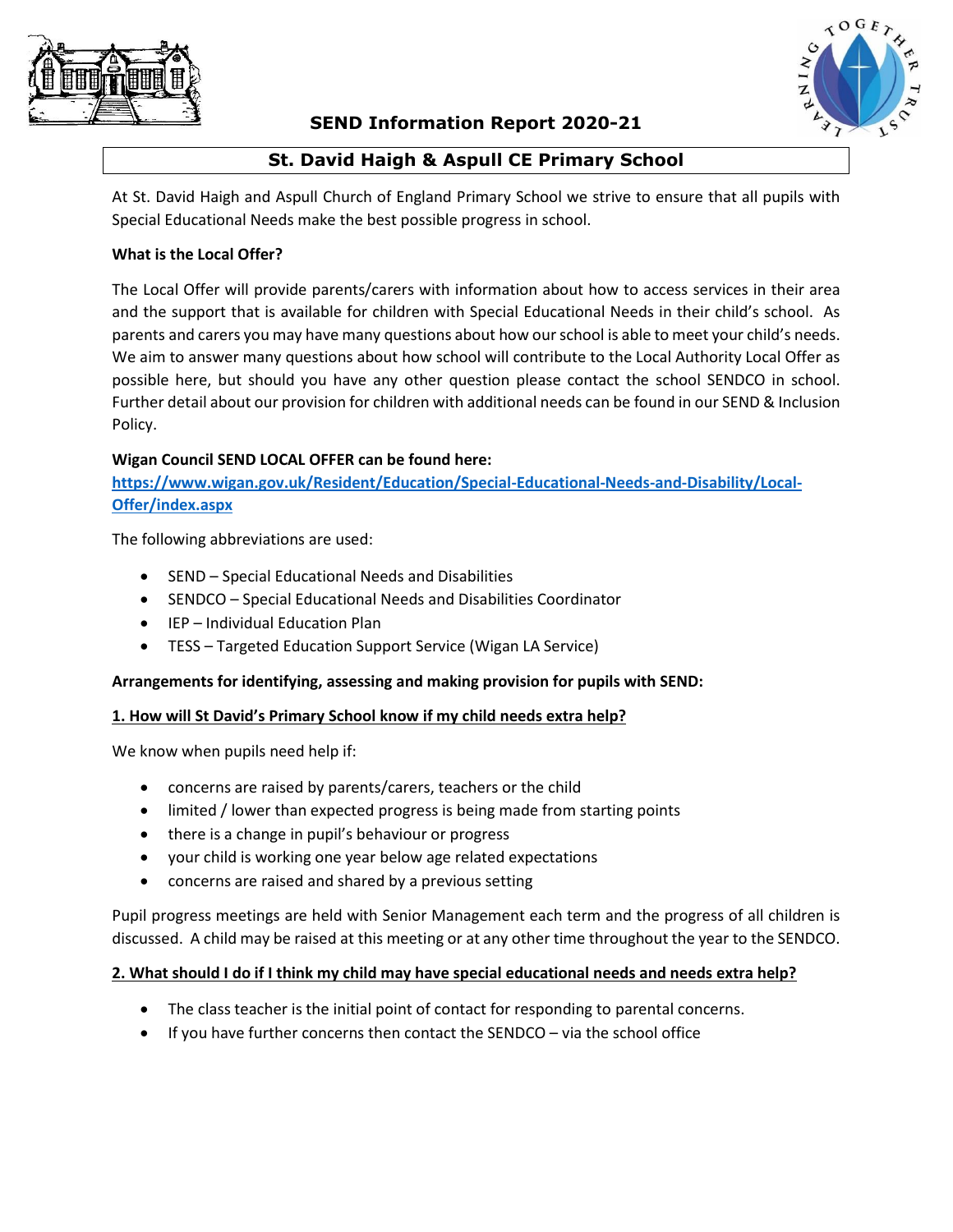### **3. How will St. David's support my child?**

- Each pupil's education programme will be planned by the class teacher. It will be differentiated to suit the pupil's individual needs. This may include additional general support by the teacher or teaching assistant or the provision of additional teaching aids such as pencil grips, number lines or a spelling log. The teacher will discuss any extra provision for the child with parents/carers and may suggest ways for parents/carers to support the child at home.
- If your child is in KS1 or KS2, and not working at the level of the national curriculum, P scales using B squared can be used to set small step targets.
- If a pupil has needs related to more specific areas of their education, such as spelling, handwriting, English or Maths, then the pupil may have additional support in a small group run by the teacher or a teaching assistant. The length of time of the intervention will vary according to need and will be regularly reviewed by all involved to ascertain the effectiveness of the provision and to inform future planning. These interventions will be recorded in the class teachers' planning.
- The class teacher will inform parents/carers if any specific intervention is to take place and will discuss the outcomes of the intervention after it has taken place (beyond those not part of any differentiated provision).
- Occasionally, a pupil may need further support or an assessment from an outside agency, such as the Targeted Education Support Service (TESS) or the Educational Psychology Service (EPS). A referral will be made, with parental consent, and a series of assessments or consultations will be conducted. A report then suggests further interventions for the school to implement with the child.
- The SENDCO reports to the Governors each year. Our SEND Governor is Mrs. Tracy Mingaud-Cunningham. She is responsible for making sure that any child with a special need receives the necessary support. She attends governor training and has regular meetings with the SENDCO and Headteacher to monitor progress, provision and expenditure.

## **4. How will the curriculum be matched to my child's needs?**

- When a pupil has been identified with Special Educational Needs their work will be differentiated by the class teacher and they will be identified in their planning for the class to ensure all staff working with the child can help them to access the curriculum more easily.
- Teaching Assistants may be allocated to work with the child in a small group or 1-1 group to support specific needs.
- If a child has been identified as having a special need, an IEP (Individual Education Plan) will be written by the class teacher and discussed with parents/carers and the child. Targets will be set according to need. IEPs will be reviewed termly and the child's progress will be monitored by the class teacher and SENCO.
- Prior to identification as having SEND, a child will have had access to a differentiated programme planned by their class teacher, possibly with support from the SENDCO, which may include:
	- o Targeted support by the class teacher within the classroom environment;
	- o Support in small teacher or teaching assistant led groups; The school will consider further intervention if little or no progress is made even when teaching approaches are targeted particularly in the child's area of weakness. These additional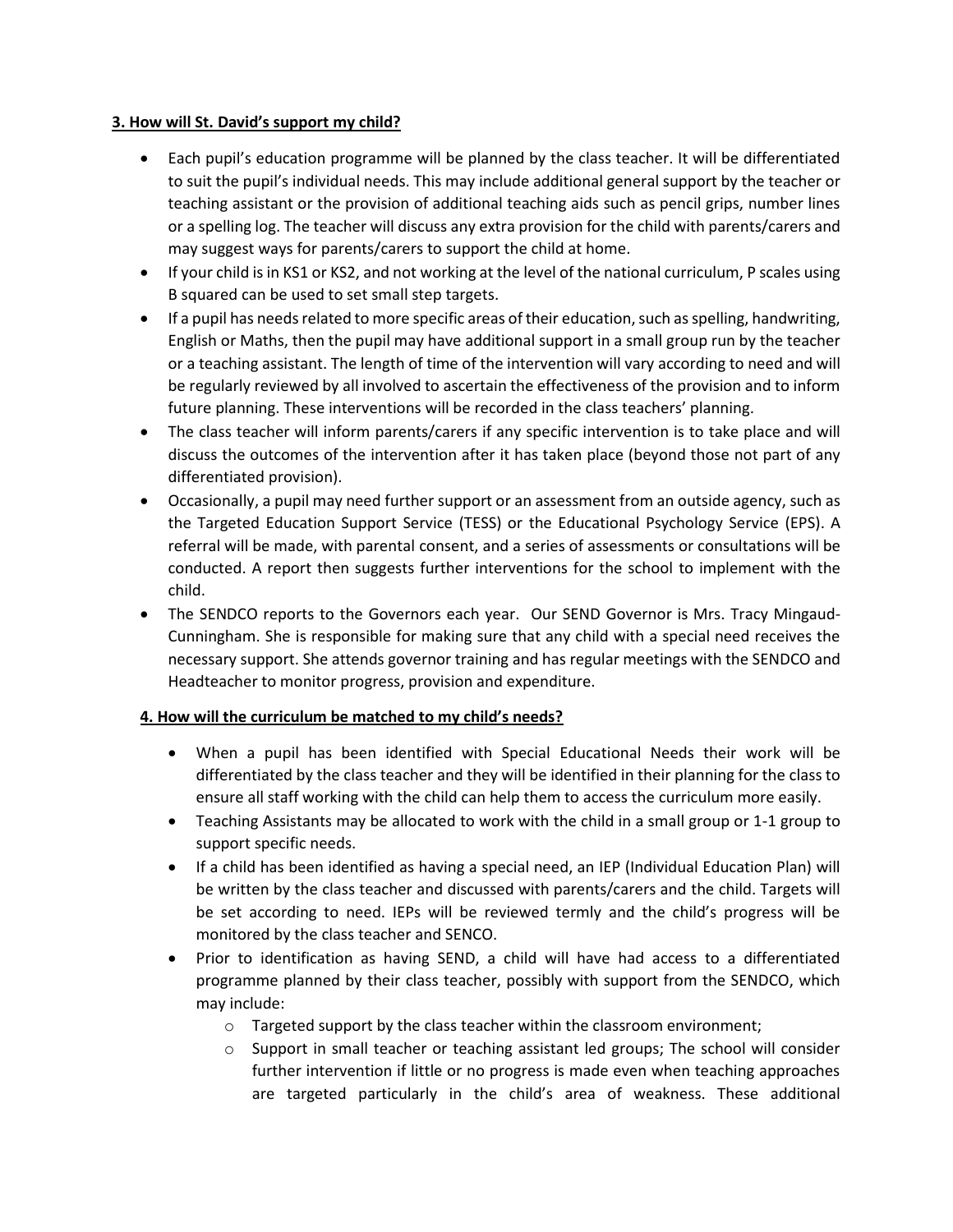interventions may include 1:1 reading support for those children identified with gaps in their phonic/reading knowledge.

 $\circ$  If necessary specialist equipment may be given to the child e.g writing slopes, special scissors, pencil grips, overlays.

## **5. How will I know how my child is doing and how will you help me to support my child's learning?**

- Parents' Evenings are held twice a year. You will be able to discuss your child's progress and raise any concerns with the class teacher.
- Your child's class teacher will be available at the end of each day if you wish to raise a concern. Appointments can be made to speak in more detail to the class teacher or the SENDCO by contacting the school office.
- Your child's attainment and progress will be discussed with you at Parents' Evenings and the teacher will suggest ways for you to support your child at home.
- Pupil Progress Meetings are held at the end of each term (as a minimum). This is a meeting where the class teacher meets with the Leadership team to discuss the progress of all children in their class. This shared discussion is used to identify any children who are making slow progress (or no progress) and allows the teacher to plan any interventions needed to boost progress.
- Each child has a School Planner and this can be used to communicate progress between parents/ carers and the class teacher.
- If you have concerns about your child's progress you should speak to your child's class teacher in the first instance.
- If you are not happy that the concerns are being managed and that your child is still not making progress you should speak to the SENDCO or Headteacher.
- If you are still not happy, you can speak to the school SEND Governor or Executive Head of the Learning Together Trust.

## **6. What support will there be for my child's overall well-being?**

## **Pastoral Needs**

- All teachers provide and promote ongoing pastoral support for any child based on individual needs.
- Attendance is monitored by the Headteacher (in discussion with the class teacher) please see our attendance policy for further information.
- Pastoral Support Plans are put in place for children who at risk of exclusion.

## **Medical Needs**

- We have a strict medication policy. Forms are available in the office and must be completed in every case.
- Care plans are created, where necessary, in consultation with parents and health care professionals, if appropriate. All staff working with the child have access to the care plan. A list of children with medical conditions is kept by the class teacher and the school and is regularly updated.
- Procedures are in place for medical emergencies.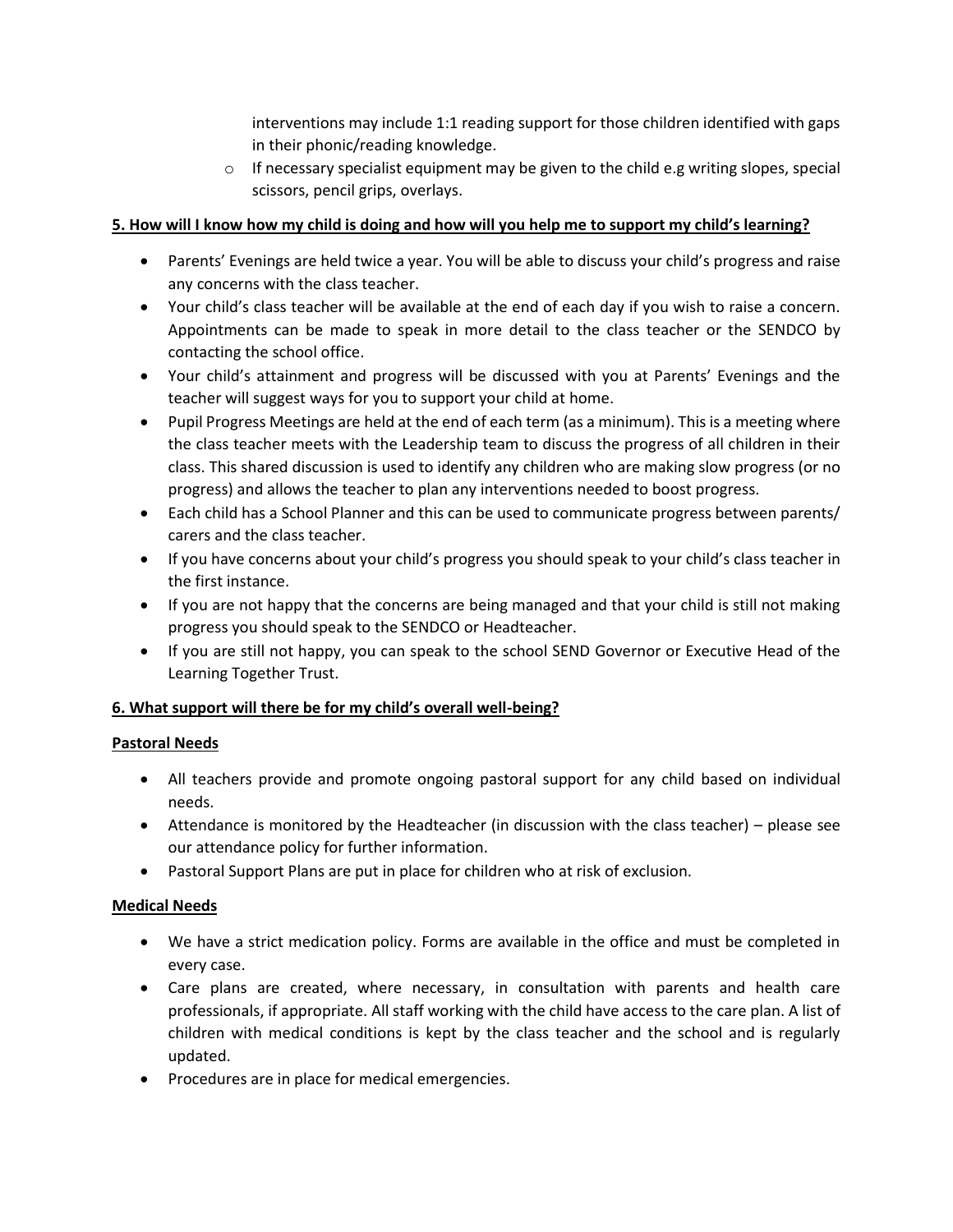- All staff are briefed about children with medical needs. Good ratios of staff with first aid training are maintained.
- Staff are trained by outside agencies when required to support specific medical needs. For example, epi-pen training, epilepsy awareness.

## **Social Needs**

- Children may be referred for counselling through TESS (Targeted Education Support Service) with your permission. A counsellor can then work with your child in school to help support their social and emotional well-being.
- Each class has clear expectations for positive behaviours and learning in class.
- All staff are proactive in supporting both parents and children in achieving good attendance e.g. Regular attendance monitoring, support meetings with parents, liaison meetings with Startwell.

### **To support your child in avoiding exclusions and increasing attendance, the school provides:**

Support from the behavioural support team at the Targeted Education Support Service who work with school to put Pastoral Support Plans in place for children at risk of exclusion. Risk assessments are also carried out to enable staff to have a greater knowledge of trigger behaviours and diffusion strategies that help support a child.

### **7. What specialist services and expertise are available at or accessed by the school?**

- Within school we have TAs with a range of different specialisms and these will be deployed where needs are identified.
- We can make referrals for further assessment to TESS (Targeted Education Support Service), Educational Psychology Service, Sensory Service.
- We can access Health Service support by referring to: School Nursing Team, Occupational Therapy, Outreach, Physiotherapy, CAMHS and Speech and Language Therapy.

## **8. What training have the staff supporting children with SEND had?**

Staff have access to current and specific training in accordance with the schools CPD commitment for all staff. Recent training includes:

- Autism Awareness for all staff;
- Individual teachers and TAs attend training run by outside agencies which are relevant to the needs of the children in their class.
- The speech and language service work in school with staff regularly to ensure a member of staff is trained in the appropriate sounds and programmes that individuals are working on.
- mental health training;
- anger management;
- R-time training;
- the SENDCO submits results of staff IDP audit to Wigan TESS Team to instigate future training needs identified.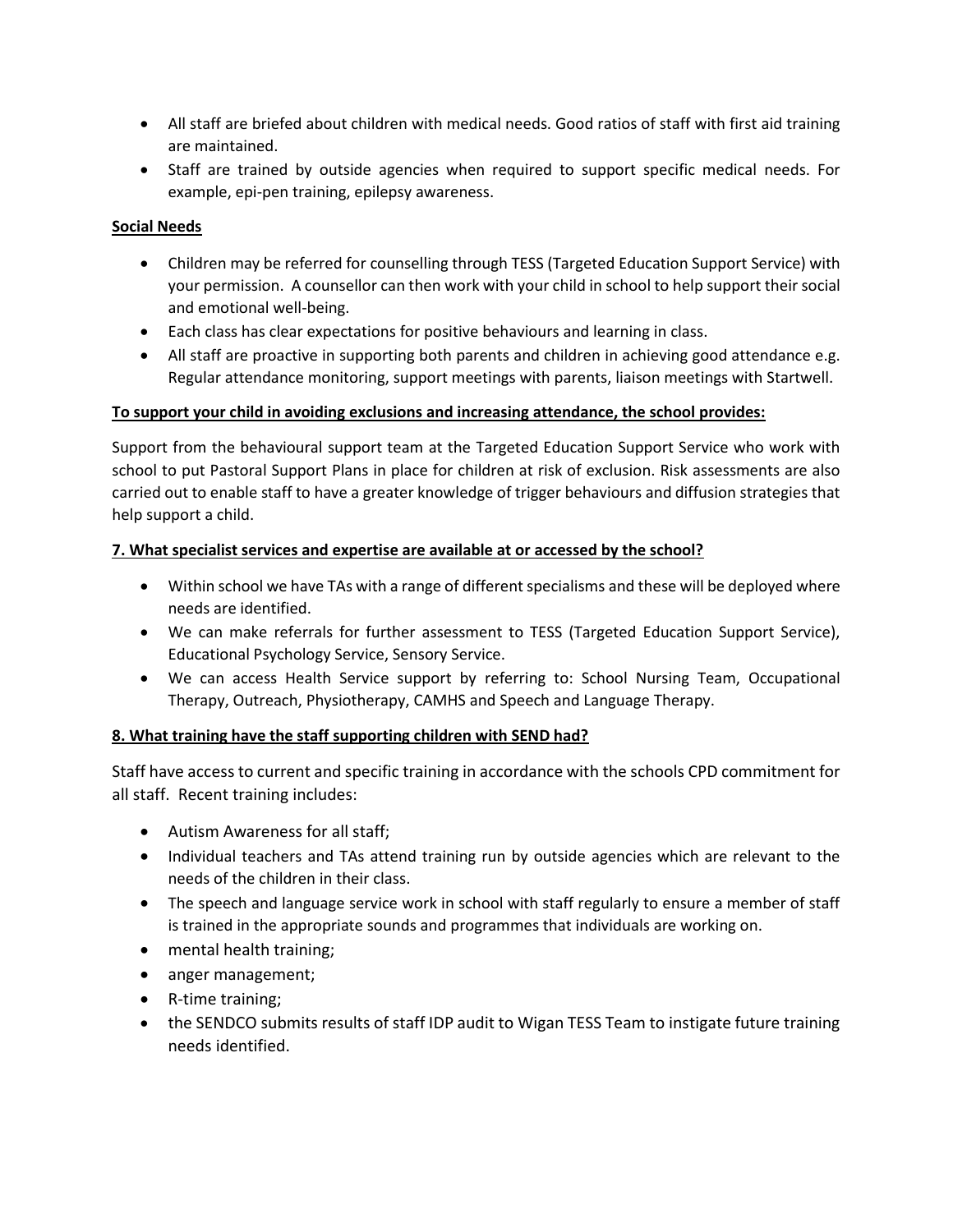### **9. What are the admissions arrangements for children with disabilities?**

The Governing Body operates a system of equal preferences under which they consider all preferences equally and the Local Authority notifies parents of the result. In the event that there are more applicants than places, the governing body will allocate places to children with a statement of educational need or Educational Health and Care Plan as a priority.

A copy of the school admissions arrangements is available on the school website in the section 'Information'

## **10. What steps are taken to prevent disabled pupils from being treated less favourably than other pupils?**

All children have full access to the curriculum including school trips and may be assisted in this by teaching assistants.

Activities and school trips are accessible to all children.

Risk assessments are carried out for all off site visits. These take into account additional risks posed by different SEND. Extra staff can accompany children on visits if necessary.

Both our breakfast club and after school club (TCC) cater for all children. (TCC is an independent childcare provider which is staffed with school staff and so continuity of provision is possible)

We ensure clubs are inclusive and provide extra adult support to enable children with SEND to attend if they wish to.

#### **11. How accessible is the school environment?**

Please see the school's Access Plan for details.

# **12. How will the school prepare and support my child when joining the school, transferring between classes and transferring between schools?**

Many strategies are in place to enable the pupil's transition to be as smooth as possible.

- If your child is starting school, there are opportunities at induction meetings for Reception children to talk with members of staff.
- If your child is moving to us from another school, relevant material will be passed to us from the previous school. If necessary, the class teacher or SENDCO will contact the previous school to discuss the child's needs.
- If your child is moving to another school, we will contact the school to ensure their SENDCO knows about any special arrangements or support that need to be made for your child. All records about your child will be passed on and we will meet with the new school staff, if appropriate.
- When children move on at the end of the school year, information will be passed to the new class teacher and a planning meeting will take place with the new class teacher. All interventions employed in the preceding class will be passed on to the new class teacher. Children will have at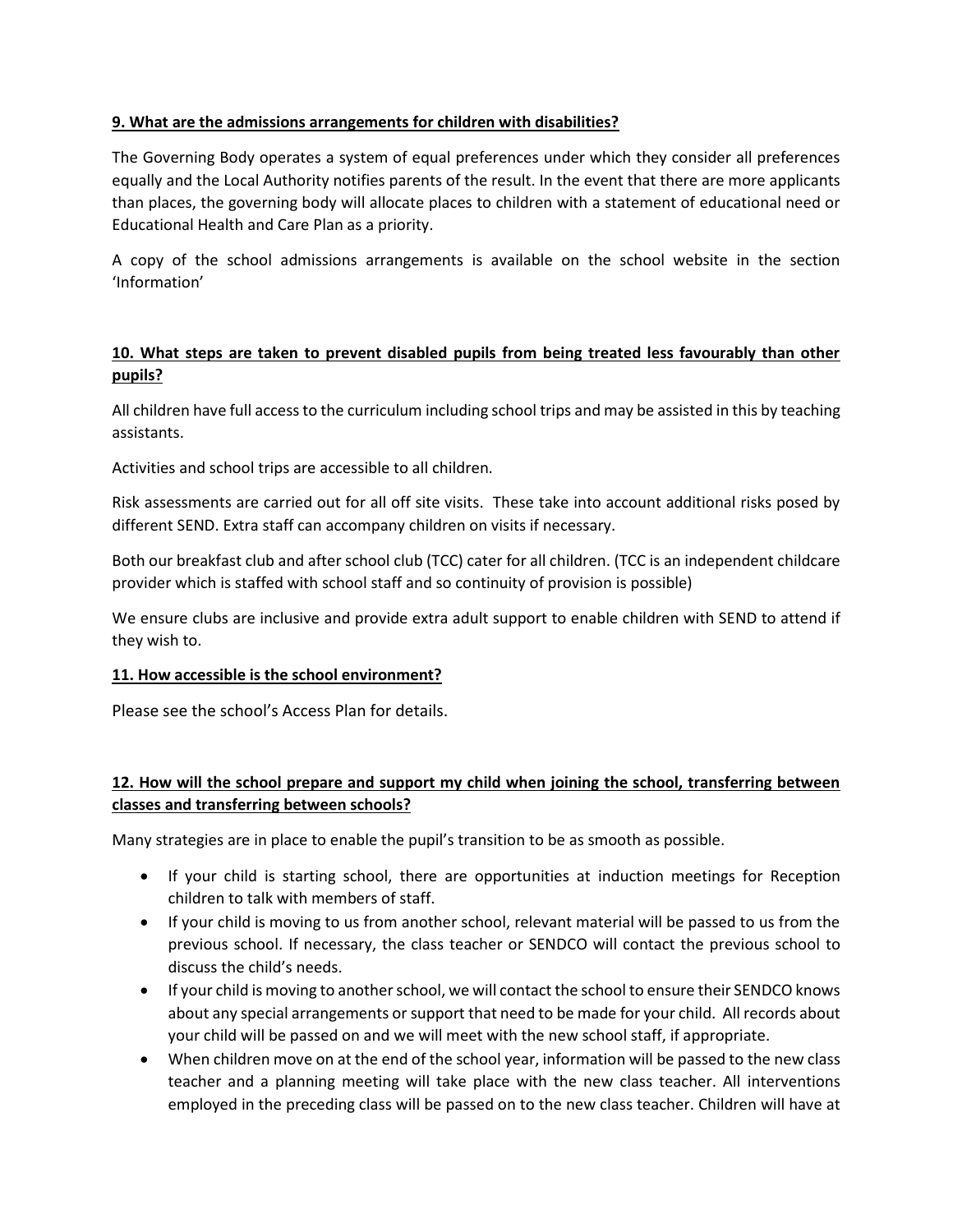least one morning with their new teacher before the end of the summer term. If a child needs further support during transition then it can be arranged for them to visit the new class on more occasions.

 Year 6 children have at least one taster day at their chosen high school. The SENDCO from each high school meets with the Y6 class teacher and SENDCO to discuss all SEND children. All relevant information is passed on to the high school. If necessary, an extended transition can be arranged to allow children to have more visits to their high school prior to transfer.

### **13. How are the school's resources allocated and matched to children's special educational needs?**

The school budget includes money for supporting children with SEND *(based on those children who were on-roll at the previous autumn census)*

- The Headteacher decides on the budget for SEND in consultation with the school governors, on the basis of needs in the school.
- The Headteacher and SENDCO discuss all the information they have about SEND in school including: the children getting extra support already, the children who need extra support, the children who have been identified as not making expected progress and any other children who have been identified by parents or other professionals. They then decide what training or resources are needed. All resources, training and support are reviewed regularly and the impact is measured. If more than 15 hours of support is required, an Education Health Care Plan can be applied for. In the Early Years, this funding is known as Early Years Additional Resources (EYAR).

#### **14. How is the decision made about what type and how much support my child will receive?**

- These decisions are made in consultation with the class teacher, Senior Leadership Team and any other professionals involved. Decisions are based upon termly tracking of pupil progress or as a result of assessments by outside agencies. Any support provided is reviewed regularly and its' impact is measured and evaluated. A review, development and planning meeting is undertaken at the start of the Autumn and Spring terms with the Headteacher, SENDCO, Learning Mentor, TESS teacher and Educational Psychologist to discuss and plan for the needs of the child in the term ahead.
- During their school life, if further concerns are identified due to a lack of expected progress or concerns about well-being then other interventions may be arranged.
- In some cases it may be necessary, with parental approval, to seek advice from other professionals. External services may observe or assess a child in school so that they can advise teachers on new targets and strategies to support the child. Their specialist advice is usually in the form of a report, including targets and appropriate strategies, and is shared with parents.
- This process is often referred to as the graduated approach/ response to SEND- see flow chart below: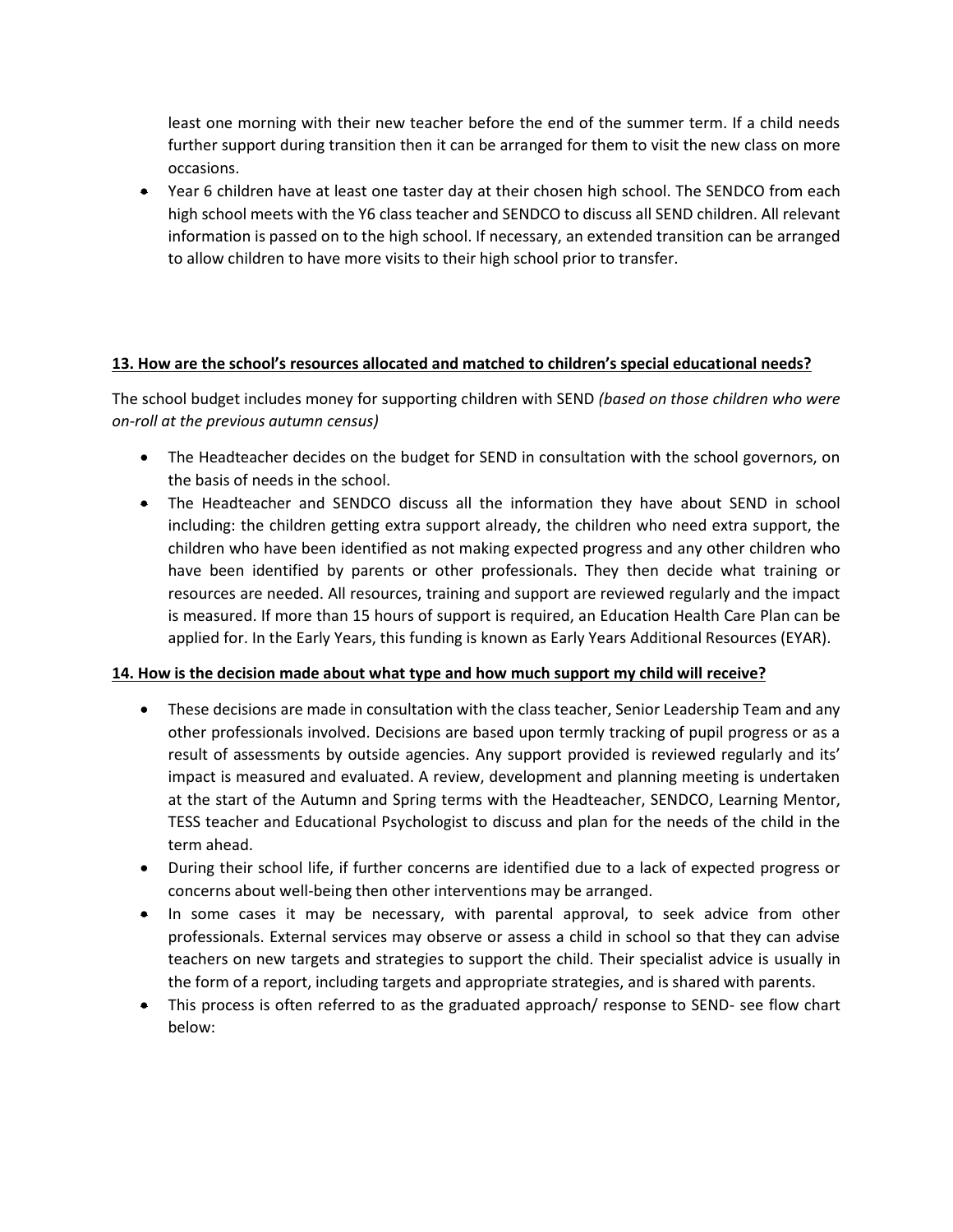